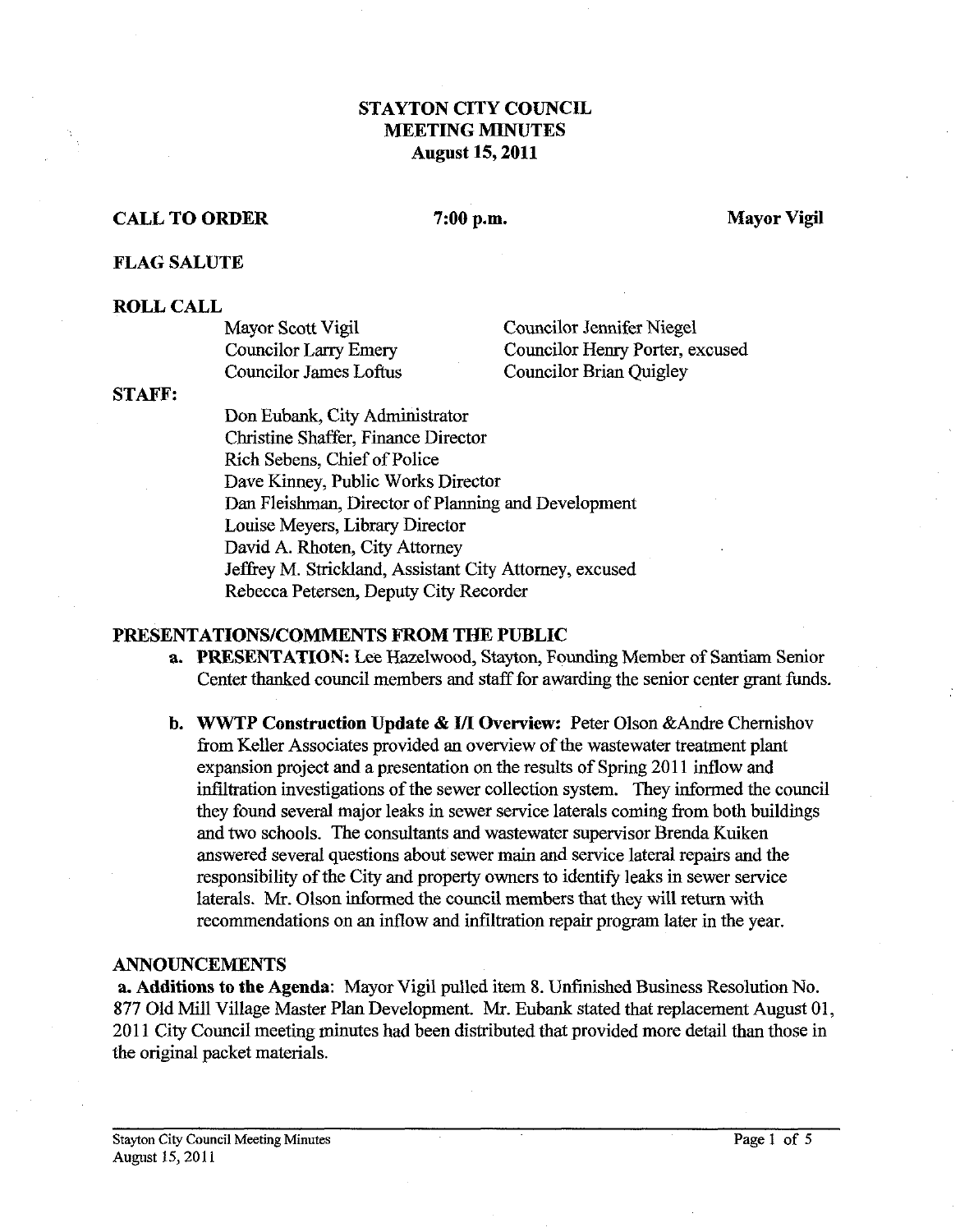## **CONSENT AGENDA a. August 01,2011 City Council Meeting Minutes**

**Motion:** From Councilor Emery, seconded by Councilor Niegel, to approve the August 01, 201 1 City Council meeting minutes. **Motion passed** 3:0, 1 abstain Loftus

**PUBLIC HEARINGS -- None.** 

## **UNFINISHED BUSINESS**

**Resolution No. 877 Old Mill Village Master Plan Development** - Due to unforeseen circumstances the agenda item was postponed.

## **NEW BUSINESS**

## **Resolution No. 878 Community Development Block Grant (CDBG) Housing Rehabilitation Grant**

- **a. Staff Report: Mr.** Fleishman reviewed the staff memorandum included in the packet materials.
- **b. Council Deliberation:** Councilor Loftus asked for examples of the type of work that was completed with the previous program. Mr. Fleishman stated the City prioritized life safety issues first, with a wide range of general home upgrade work such as roofing, siding, windows, porch, etc.

Councilor Quigley asked what the cost would be to Stayton, and if there was followup on monitoring work that had been complete. Mr. Fleishman stated it would cost a small amount of his time, and that during the process the work being performed is inspected.

Mayor Vigil stated **his** concerns with how the process is set up, and that by the City participating it would be setting a stage for folks that are having problems with their house.

Councilor Loftus asked what other strings are attached by the federal government for receiving funds. Mr. Fleishman stated none to the city. Woodburn will be establishing a program and enter into a contract with the State of Oregon and Stayton will be received 25%. In response to a question as to what stipulations the Council could put on the process, Mr. Fleishman stated the Council could look at the policies for disbursement and decide whether or not they wish to keep them or change them.

Councilor Emery asked what happens if there are more applications than funds available. Mr. Fleishman stated the process would be set up on a first come first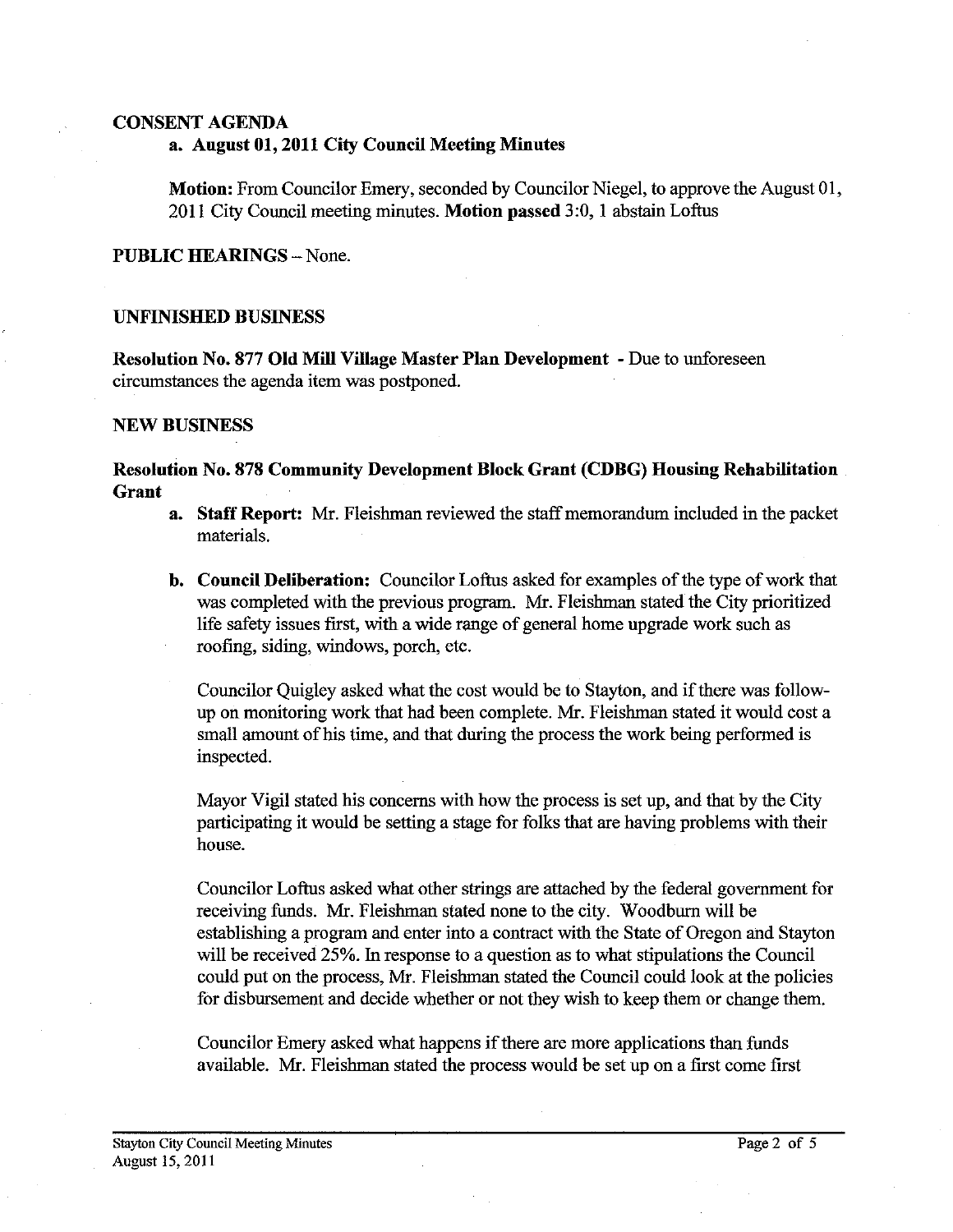served basis. Councilor Emery stated it is a good program, but that he's concerned about the first come first serve basis.

## c. Council Decision:

Motion: From Councilor Loftus, seconded by Councilor Emery, to authorize the City Administrator to enter into an Intergovernmental Agreement with the City of Woodburn and Marion County for a Community Development Block Grant (CDBG) Housing Rehabilitation Grant and approve Resolution **878** as drafted.

Discussion: Council members discussed having a work session in the future to designate how the funds are spent and to review the current policy in which the **funds** are distributed. Mayor Vigil stated he did not like the program as it could encourage needy people coming to town. Councilor Niegel stated that over 50% of the kids in Stayton fall under the poverty level, and whether the Council likes it or not the need is great. The City needs to apply for the funds and use them, she said. Councilor Quigley stated he did not want to pay for someone's new kitchen cabinets, and that the uses for the money should be reviewed.

Motion passed: 4:O.

# STAET/COMMISSION REPORTS

## Finance Director's Report

a. Monthly Finance Department Report: Ms. Shaffer stated the books had been closed officially, and the trial balances have been sent to the auditors. All of the supplemental information and the city's onsite annual audit will begin on September  $19<sup>th</sup>$ .

# Chief of Police's Report

a. Statistical Report for July **2011:** .Chief Sebens stated that other than traffic accidents and arrests, the statistics were similar to last years. Mayor Vigil asked if the police department would be conducting crosswalk enforcement, and Chief Sebens stated they would be having another one within the next week, then after school starts one in September.

# Public Works Director's Report

a. Monthly Operating Report: Mr. Kinney stated that recently an algae bloom occurred in the filter beds at the Water Treatment Plant. This required the City to buy water from the City of Salem for a couple of days. The water plant operators cleaned the filter beds and removed the algae from the top of the ponds. Mr. Kinney stated the quality of water delivered to customers was not affected. Mr. Kinney stated that the Park and Recreation Board have scheduled a dedication of the Santiam Park improvements at their next regularly scheduled meeting of September  $13<sup>th</sup>$ .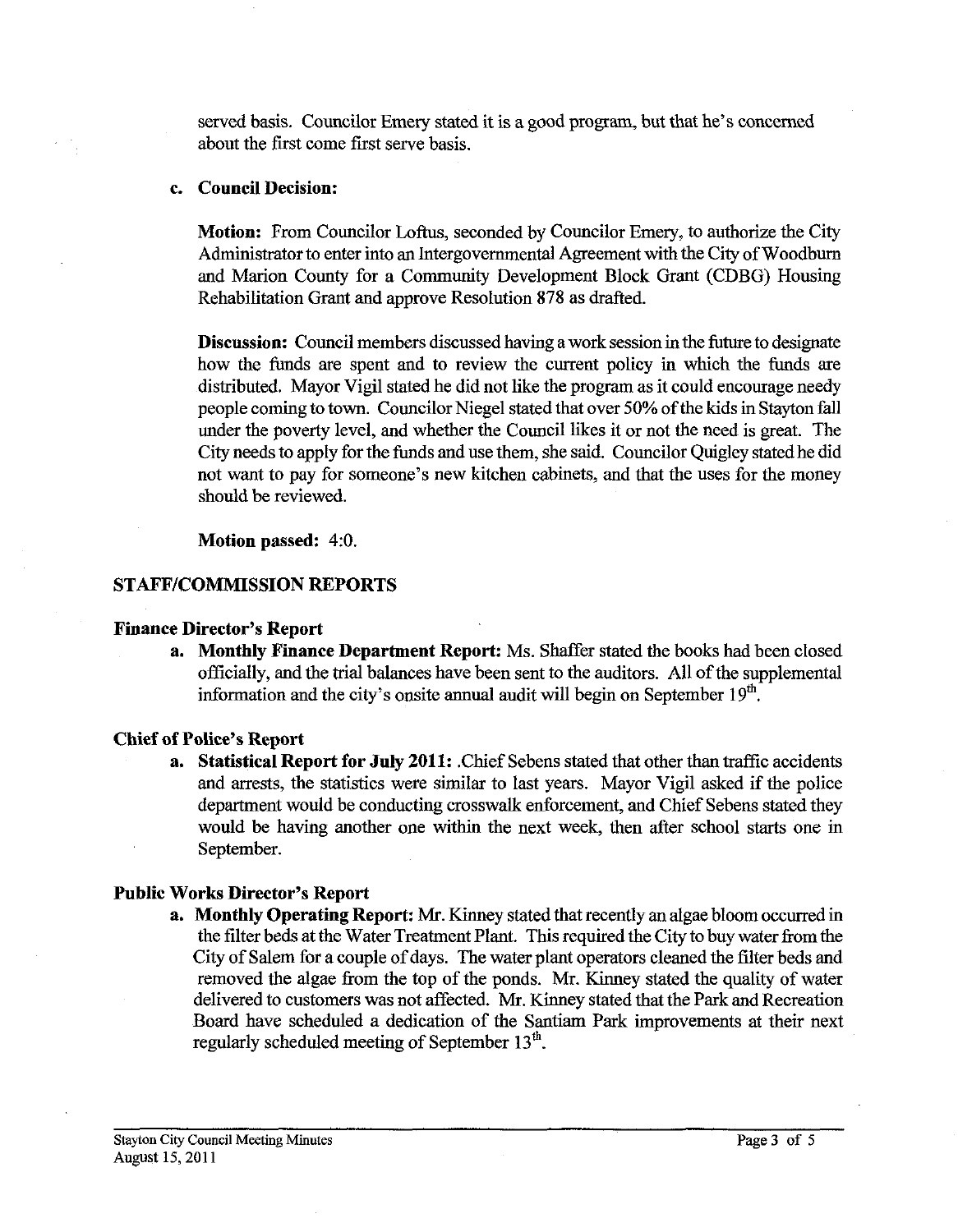## **Pool Manager's Report**

**a. Monthly Operating Report:** Ms. Meeks stated the pool has had three movie nights, the first & third Fridays of the month alternating family and teen nights; and swim lessons finish this week. The pool will be closed on August  $25<sup>th</sup>$  from 5:30 am to 5:30 am on the  $26<sup>th</sup>$  for a Swim-a-thon. Participants will be sponsored and the money raised will go the Friends of the Pool, which in turn benefits the pool facility. The Pool will be closed for maintenance August **28"** through September 12".

## **Library Director's Report** :

**a.** Activities/Statistics: Ms. Meyers reviewed the monthly statistical report for the library and stated the summer reading program had recently concluded.

## **PRESENTATIONS/COMMENTS FROM THE PUBLIC - None.**

## **BUSINESS FROM THE CITY ADMINISTRATOR-** None.

## **BUSINESS FROM THE MAYOR - None.**

**BUSINESS FROM THE COUNCIL – Councilor Loftus stated he wished to address the City** Manager regarding communications and protocols. His computer had been down for approximately 10 days to two weeks, and he made a request for information last Thursday; it wasn't until Monday at 12:30 that he received what he had asked for. He requested a copy of the DVD of the August  $1<sup>st</sup>$ Council meeting. Mayor Vigil asked Councilor Loftus if he had let staff know he was having problems with his computer. Councilor Loftus stated no that he left instructions to call him so he could come and pick it up. Mr. Eubank stated when the request was received by staff from Councilor Loftus for a copy of the DVD, he sent an email stating there was free information on www.canyonvideos.com and to let staff know if he still wanted the DVD. There was no response from Councilor Loftus so a second email was sent by Mr. Eubank advising that if Councilor Loftus did not respond, Mr. Eubank would call to make sure he was receiving the emails. There was no response via email so Mr. Eubank called Councilor Loftus and that is when we found out his computer was not working. He was given a brief explanation of the two emails that were sent and was informed that he would receive a DVD as soon as possible. Councilor Loftus stated this request was for Council/City business and not personal use. Mr. Cartwright delivered a DVD of the Council meeting to city hall Monday at about 11 am and a copy was made and provided to Councilor Loftus along with other statutory information he had requested. Councilor Loftus was able to share some of this information with Councilor Quigley and thanked Mr. Eubank for the information and documents. Mayor Vigil stated communication is key and encouraged Councilors to contact him if they were having concerns getting their questions answered.

## **ADJOURN**

There being no further business, the meeting was adjourned at **8:25** pm.